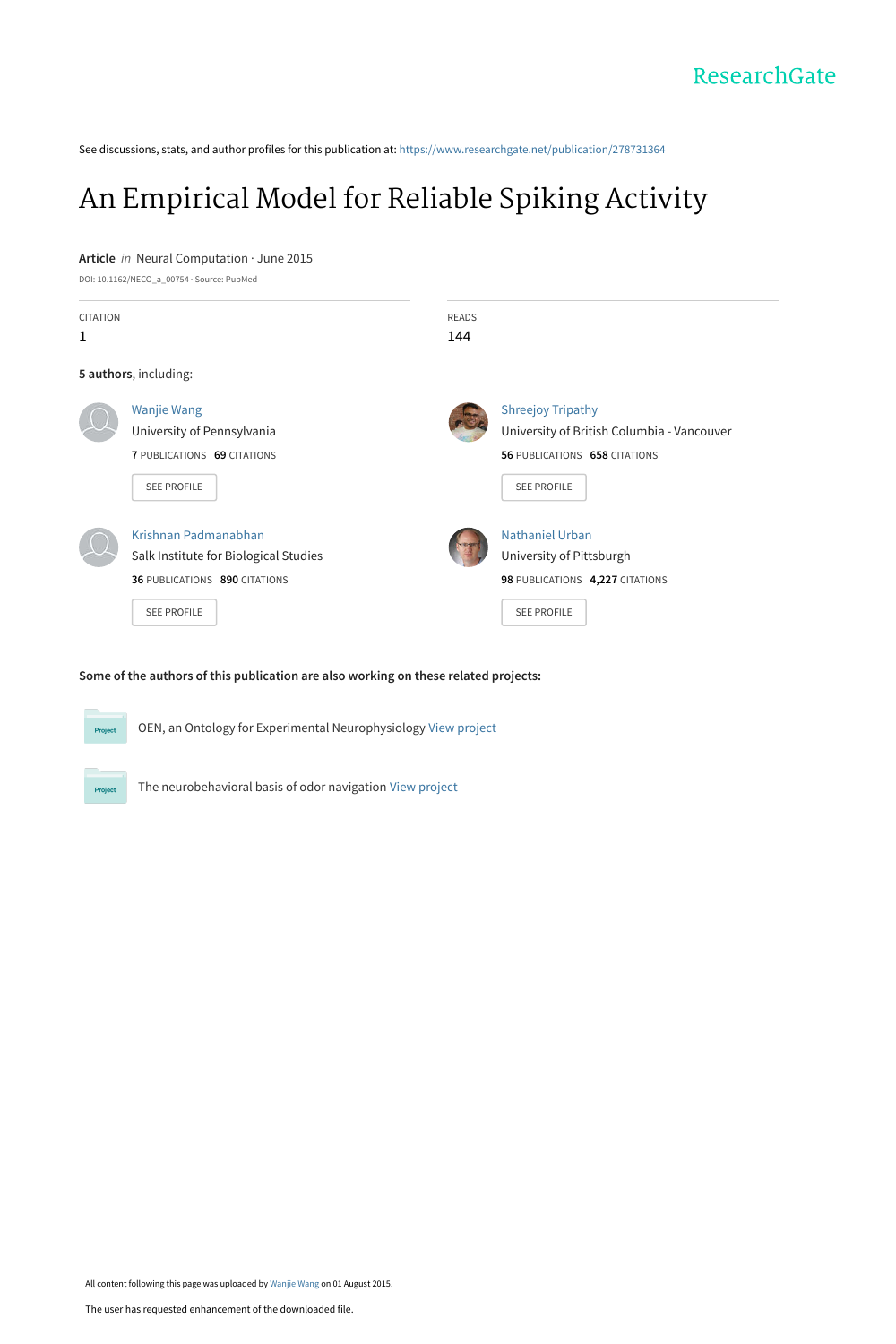**LETTER** Communicated by Tatyana Sharpee

# **An Empirical Model for Reliable Spiking Activity**

# **Wanjie Wang**

*wanjiew@upenn.edu Department of Statistics, Carnegie Mellon University, Pittsburgh, PA 15213, U.S.A.*

# **Shreejoy J. Tripathy**

*stripathy@chibi.ubc.ca Center for the Neural Basis of Cognition, Carnegie Mellon University, Pittsburgh, PA 15213, U.S.A.*

# **Krishnan Padmanabhan**

*krishnan@salk.edu Department of Biology, Carnegie Mellon University, Pittsburgh, PA 15213, U.S.A.*

# **Nathaniel N. Urban**

*nurban@cmu.edu Center for the Neural Basis of Cognition and Department of Biology, Carnegie Mellon University, Pittsburgh, PA 15213, U.S.A.*

# **Robert E. Kass**

*kass@stat.cmu.edu Department of Statistics, Machine Learning Department, and Center for the Neural Basis of Cognition, Carnegie Mellon University, Pittsburgh, PA 15213, U.S.A.*

**Understanding a neuron's transfer function, which relates a neuron's inputs to its outputs, is essential for understanding the computational role of single neurons. Recently, statistical models, based on point processes and using generalized linear model (GLM) technology, have been widely applied to predict dynamic neuronal transfer functions. However, the standard version of these models fails to capture important features of neural activity, such as responses to stimuli that elicit highly reliable trial-to-trial spiking. Here, we consider a generalization of the usual GLM that incorporates nonlinearity by modeling reliable and nonreliable spikes as being generated by distinct stimulus features. We develop**

W. W. is now at the Department of Biostatistics, University of Pennsylvania. S. T. is now at the Center for High-Throughput Biology, University of British Columbia. K. P. is now at the Crick Jacobs Center for Theoretical and Computational Biology, Salk Institute for Biological Studies.

W. W. and S. T. contributed equally.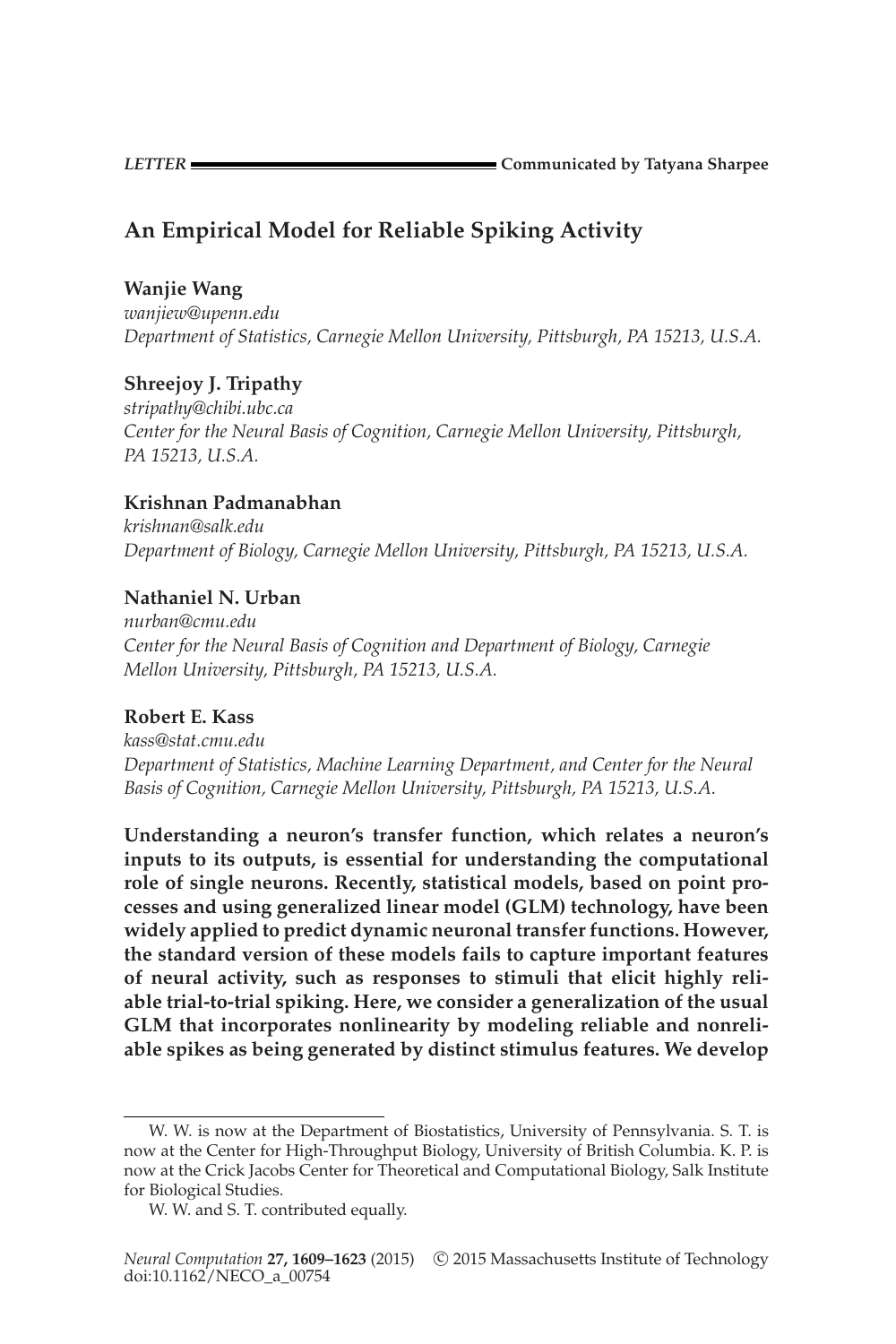**and apply these models to spike trains from olfactory bulb mitral cells recorded in vitro. We find that spike generation in these neurons is better modeled when reliable and unreliable spikes are considered separately and that this effect is most pronounced for neurons with a large number of both reliable and unreliable spikes.**

### **1 Introduction**

Neuronal input-output functions relate membrane biophysical properties to the specific computations each neuron performs (Koch, 1999; Izhikevich, 2010). Recently there has been interest in using statistical models to capture and describe neuronal transfer functions (Kass & Ventura, 2001; Paninski, 2004; Badel et al., 2008). Despite the application of these models in numerous contexts (Tripathy, Padmanabhan, Gerkin, & Urban, 2013; Mensi et al., 2012), a feature of neural activity that these models often fail to capture is the most temporally precise trial-to-trial reliable spiking (Butts et al., 2007; Calabrese, Schumacher, Schneider, Paninski, & Woolley, 2011). Such reliable spiking has been shown in a number of contexts and systems, including as a general feature of neuronal membranes stimulated using somatic current injection in vitro (Bryant & Segundo, 1976; Mainen & Sejnowski, 1995; Padmanabhan & Urban, 2010), as well as resulting from multiple stages of neuronal circuit processing in vivo (Butts et al., 2007; Kelly, Smith, Kass, & Lee, 2010). Reliable spiking is thought important for computation as it has been shown to be especially effective in driving downstream neural activity (Tiesinga, Fellous, & Sejnowski, 2008; Giridhar, Doiron, & Urban, 2011).

Here, we extend previous approaches and develop statistical models designed to better capture temporally precise and reliable spiking activity. We apply these models to data collected from olfactory bulb mitral cells (MCs) recorded in vitro (Padmanabhan & Urban, 2010; Tripathy et al., 2013), neurons that display extensive electrophysiological heterogeneity and varying degrees of spiking reliability (Padmanabhan & Urban, 2010, 2014; Angelo et al., 2012).

#### **2 Methods**

We begin by considering each neuron's spike train as a point process with time-varying intensity function λ*<sup>i</sup>* , as in Kass & Ventura (2001); (Paninski, Pillow, & Simoncelli, 2004; Pillow et al., 2008; Doya, 2011; Kass, Eden, & Brown, 2014). In discrete time, with time bins of width  $\Delta t$ , the spike train likelihood function is

$$
p(y|x,\theta) = (\Delta t)^n \prod_i \frac{\lambda_i^{y_i} e^{-(\Delta t)\lambda_i}}{y_i!},
$$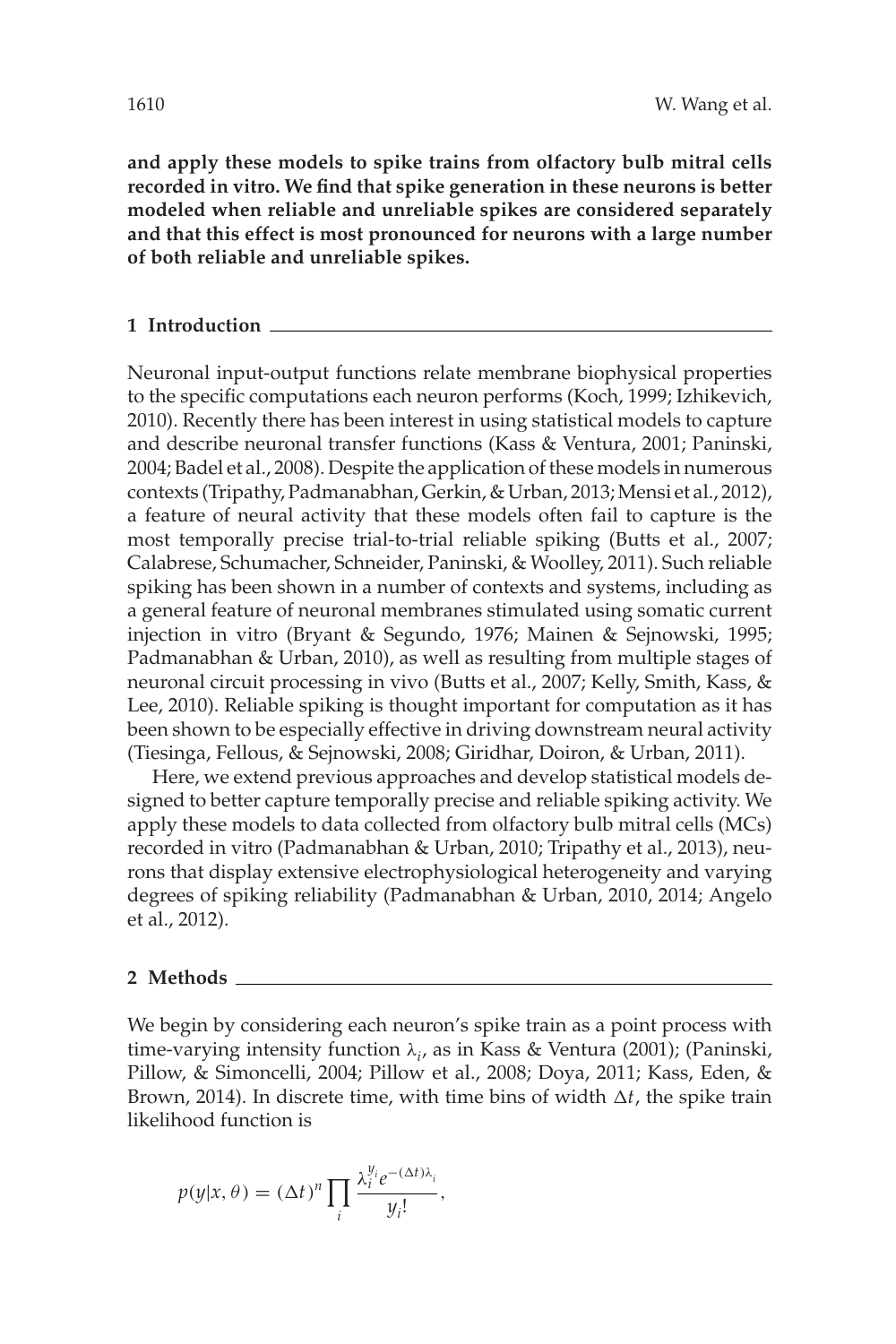where *yi* is 1 if there is a spike in the *i*th time bin and 0 otherwise; *n* is the number of spikes; *xi* represents any covariates that are assumed to drive spiking, here the stimulus and spiking history prior to the *i*th time bin; and the firing rate  $\lambda_i$  is suitably defined in terms of x. The simplest generalized linear model (GLM) is

$$
\lambda_i = \exp(\vec{k} \cdot \vec{x}_i + \vec{h} \cdot y_{[i-m:i-1]} + b),\tag{2.1}
$$

where  $\vec{k}$  is the neuron's stimulus filter;  $\vec{h}$  is the postspike or spike history filter; *b* is the bias term; *i* indicates the *i*th time bin; and  $x_i$  is the portion of the stimulus considered potentially relevant to spiking probability in the *i*th time bin. We extend this GLM by defining a nonlinear version, which we call the current-thresholded model (CT model), in which the stimulus filter is allowed to be different for stimuli that produce reliable and unreliable spikes. These reliable-spike and unreliable-spike stimuli are found from two preprocessing steps. First, the neuron's trial-averaged peristimulus time histogram (PSTH) is examined to determine a set of narrow segments, or PSTH peaks, in which the spikes across trials are highly reliable, defined by having more than 90% of trials containing a spike within this peak. Second, the 20 ms of input stimulus prior to each peak is found, the positive-going part of the mean of these (actually, a trimmed mean, see the appendix) is computed as a template, and then all snippets of stimulus are defined as either reliable-spike stimulus snippets or unreliable-spike stimulus snippets, according to their correlation with this template. In the CT model, the neuron's firing rate  $\lambda_i$  is defined as

$$
\lambda_{i} =
$$
\n
$$
\begin{cases}\n\exp((\vec{k}_{rel} \cdot \vec{x}_{i,rel})^{a} + \vec{h} \cdot y_{[i-m:i-1]} + b_{1}), & \text{reliable-spike stimulus} \\
\exp(\vec{k}_{unrel} \cdot \vec{x}_{i,unrel} + \vec{h} \cdot y_{[i-m:i-1]} + b_{2}), & \text{unreliable-spike stimulus}\n\end{cases}
$$
\n(2.2)

where  $\vec{k}_{rel}$  and  $\vec{x}_{i,rel}$  denote the stimulus filter and the stimulus preceding reliable spikes (respectively) and similarly for  $\vec{k}_{unrel}$  and  $\vec{x}_{i,unrel}$ , which denote the stimulus filter and stimulus preceding unreliable spikes. When  $a = 1$  (the default, unless otherwise specified), this is a switching model, where two different stimulus filters are used based on classifying the preceding input stimulus (the stimulus) as either a reliable-spike stimulus or an unreliable-spike stimulus. In both the simple GLM in equation 2.1 and the CT model in equation 2.2, we define  $m = 60$  and  $\vec{x_i}$  as 50 ms of input stimulus prior to the *i*th time bin, and use a time bin size  $\Delta t = 1$  ms. Details are given in the appendix.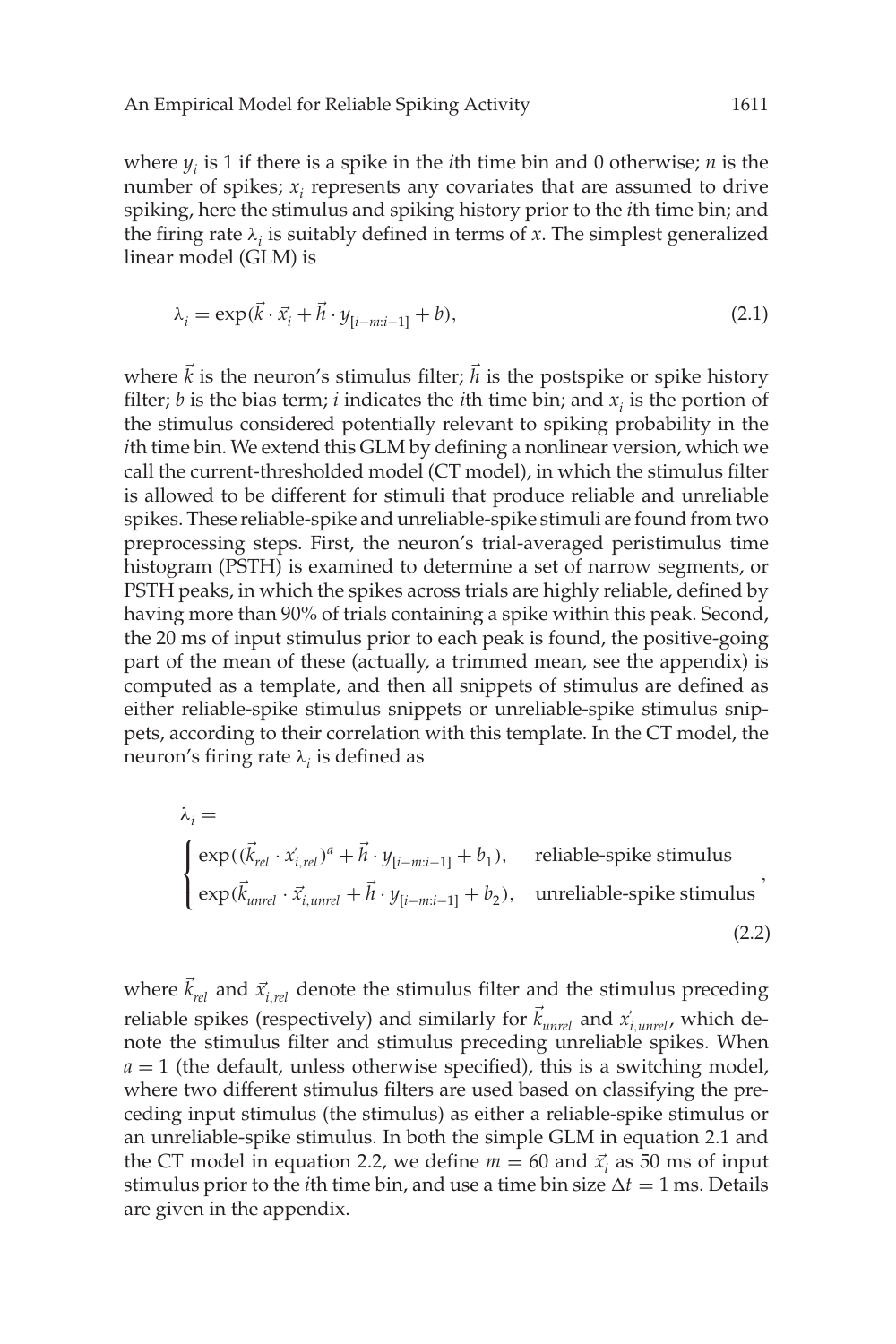## **3 Results**

We used equations 2.1 and 2.2 to model the spiking activity of olfactory bulb MCs recorded in vitro (see Figure 1A; see also Figure 2). As described in Padmanabhan and Urban (2010) and Tripathy et al. (2013), MCs were stimulated using somatic current injection of repeated trials of frozen noise plus a DC bias while fast synaptic activity was blocked pharmacologically  $(n =$ 44 MCs, approximately 40 trials per neuron). The CT model, which treats temporally reliable spikes (based on the trial-averaged PSTH) as occurring due to a different stimulus waveform than temporally unreliable spikes (see Figure 1B), was better able to account for dynamic MC activity than the standard GLM model. We found this to be especially true for neurons with epochs of highly precise spiking (see Figure 1A, inset). Specifically, based on the PSTH error for reliable spikes (quantified as the sum of squared errors in the spike timing of reliable PSTH peaks; see the appendix), we found that on average, the CT model reduces the PSTH error relative to the GLM model by 7.5%, but in some neurons, the error reduction was as high as 37% of PSTH error (see Figure 1C). Applying a likelihood ratio test to both the GLM and CT model, we found that the CT model was significantly improved for nearly all neurons, as shown in Figure 3. (*P*-values for 40 of 44 were less than .05, and most were much smaller; 8 degrees of freedom difference between the two models.)

Furthermore, by allowing the parameter *a* in equation 2.2 to vary, an additional 16% reduction of the PSTH error was obtained for the CT model on average (e.g., an additional 33% reduction of the PSTH error was found for the neuron in Figure 1A, for *a* = 1.4). While introducing the parameter *a* to the GLM also facilitates further model improvement (e.g., 23% improvement for the neuron in Figure 1A), the CT model still outperformed the GLM model.

Moreover, a nonlinear model incorporating an explicit additional interaction term between the stimulus and spike history filter (in lieu of the twofilter CT model) showed no improvement over the standard GLM (mean improvement  $= -11\%$ ), suggesting that temporally reliable spikes do not occur due to the interaction of stimulus and spike-history-based effects (e.g., stimulus-specific bursting effects). Note that both the GLM and CT model contain a linear postspike history term, which we previously found to be essential in capturing membrane resonance-like properties of MCs (Tripathy et al., 2013). For example, a spike-triggered covariance model is similar to the CT model in that both incorporate two stimulus filters (Schwartz, Pillow, Rust, & Simoncelli, 2006), but the STC model does not have a postspike history term. We found the STC model to be qualitatively less effective for modeling the MC in Figure 1A than either the GLM or CT model (see Figure 6 in the appendix), again highlighting the importance of capturing spike history effects for these neurons.

We found that specific MCs were considerably better modeled using the CT model over the GLM. Investigating these neurons, we found that the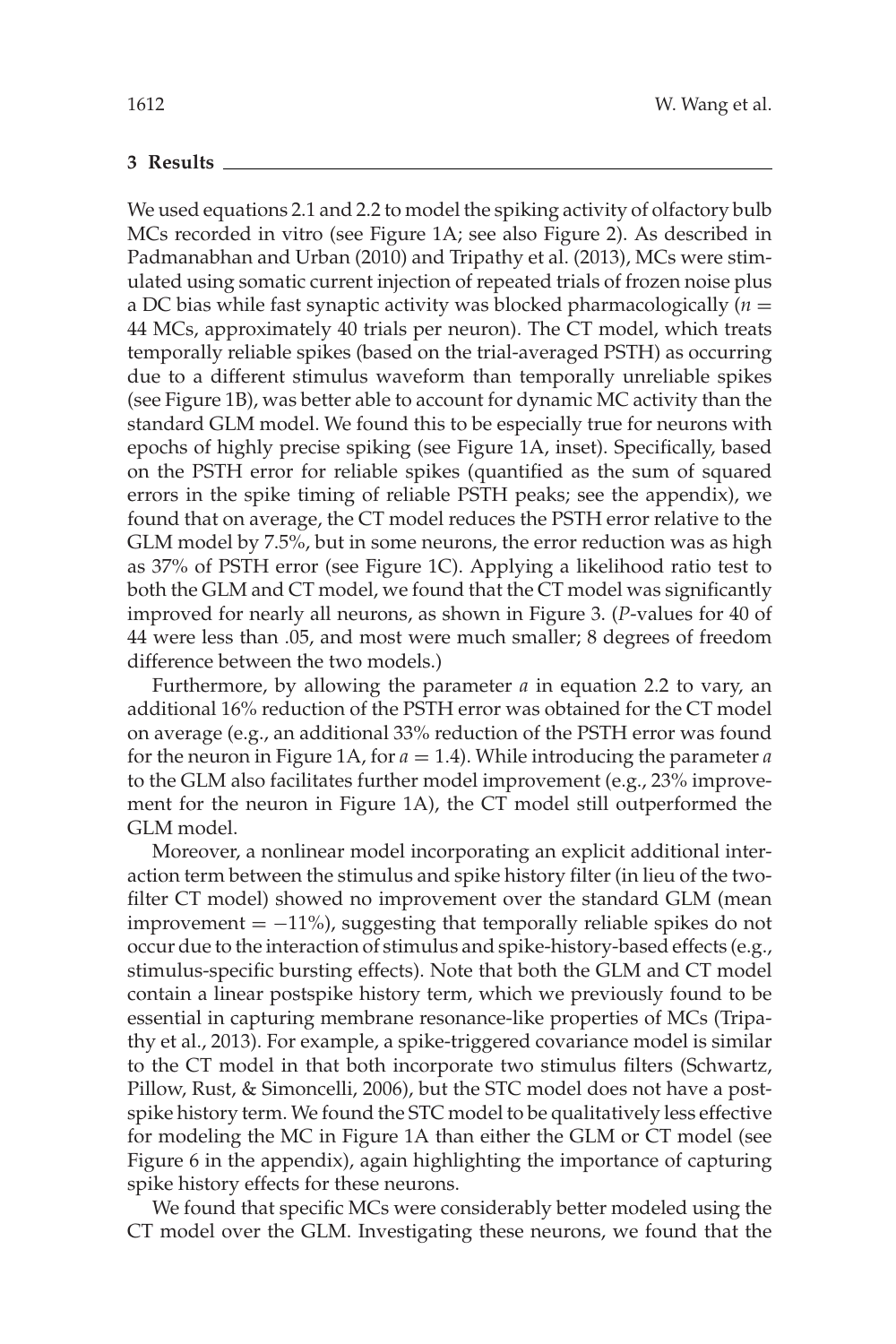

Figure 1: Comparison of generalized linear model (GLM) and current thresholded model (CT model) in capturing dynamic mitral cell (MC) spiking activity. (A) MC intrinsic properties are probed using filtered broadband frozen noise (first row) injected into the soma. MC spike rasters (second row; black) and PSTH (third row; black) for repeated stimulus presentations (*n* = 40 trials). Corresponding model-based rasters and PSTHs for GLM (green) and CT model (red) show that the CT model better captures temporally precise MC spiking activity. PSTH smoothed with gaussian with  $\sigma = 2$  ms and are slightly offset for visual clarity. The inset on the right indicates boxed segment on left. Data shown here include only test data not used to train model parameters. (B) Model stimulus filters for GLM (green) and CT model (unreliable stimulus filter, light red; reliable stimulus filter, dark red) for a representative MC.  $t = 0$  ms indicates current time bin. (C) Relative improvement of CT model (with  $a = 1$ ) compared to GLM. Improvement is quantified by first calculating the sum of squared errors between MC and model PSTHs and then calculating the ratio between GLM and CT model SSE. Higher ratios indicate that the CT model is a better model for MC activity than GLM. The *x*-axis indicates MC identity (*n* = 44 MCs). The circle indicates MC shown in panel A. (D) Analysis of MC features compared to CT model improvement relative to GLM. The *x*-axis indicates neuron trial-to-trial reliability, computed as the proportion of PSTH peaks defined as reliable relative to all PSTH peaks. The MCs split into four categories based on CT model improvement (with  $a = 1$ ) relative to standard GLM model: no improvement (white; ratio of  $SSE < 1.0$ ), slight improvement (black;  $1.0 \le$  ratio of SSE  $<$  1.05), some improvement (red; 1.05  $\leq$  ratio of SSE  $<$  1.2), and large improvement (green; ratio of  $SSE > 1.2$ ).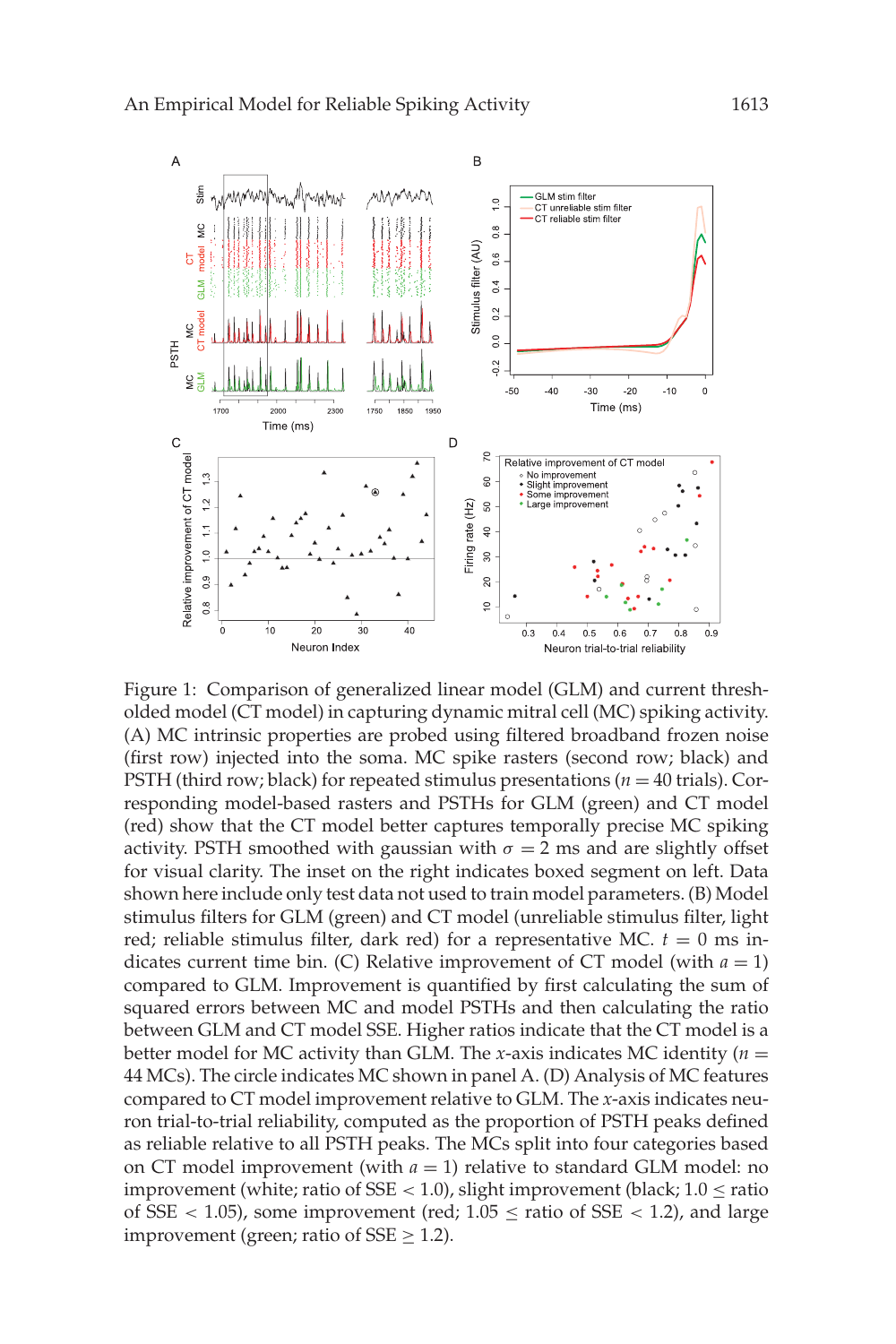

Figure 2: Comparison of the spike-triggered covariance model to the CT model and GLM for the example neuron highlighted in Figure 1A. (A) Rasters and PSTHs comparing each model to MC spike trains. Note that STC rasters are a much poorer model for MC activity relative to either the GLM and CT model. (B) Stimulus filters for the STC model. The STC filter corresponds to the filter with the largest eigenvalue. (C) Eigenvalues for STC eigenvectors. A single STC eigenvector with the largest eigenvalue was chosen for the STC model, in addition to the STA. (D) Density plot for stimulus snippet projection onto STA and STC bases for all stimuli (raw stimuli) and only those preceding spikes (spike-triggered stimuli). This 2D density plot was used for calculating the firing rate nonlinearity.

neurons most improved were those with relatively low firing rates (10 to 35 Hz) and intermediate values of trial-to-trial reliability (see Figure 1D). In other words, the CT model was most influential for neurons that displayed a number of both reliable spikes as well as unreliable spikes. One biological explanation for this finding of differential explanatory benefits of the CT model may the inherent biophysical heterogeneity among MCs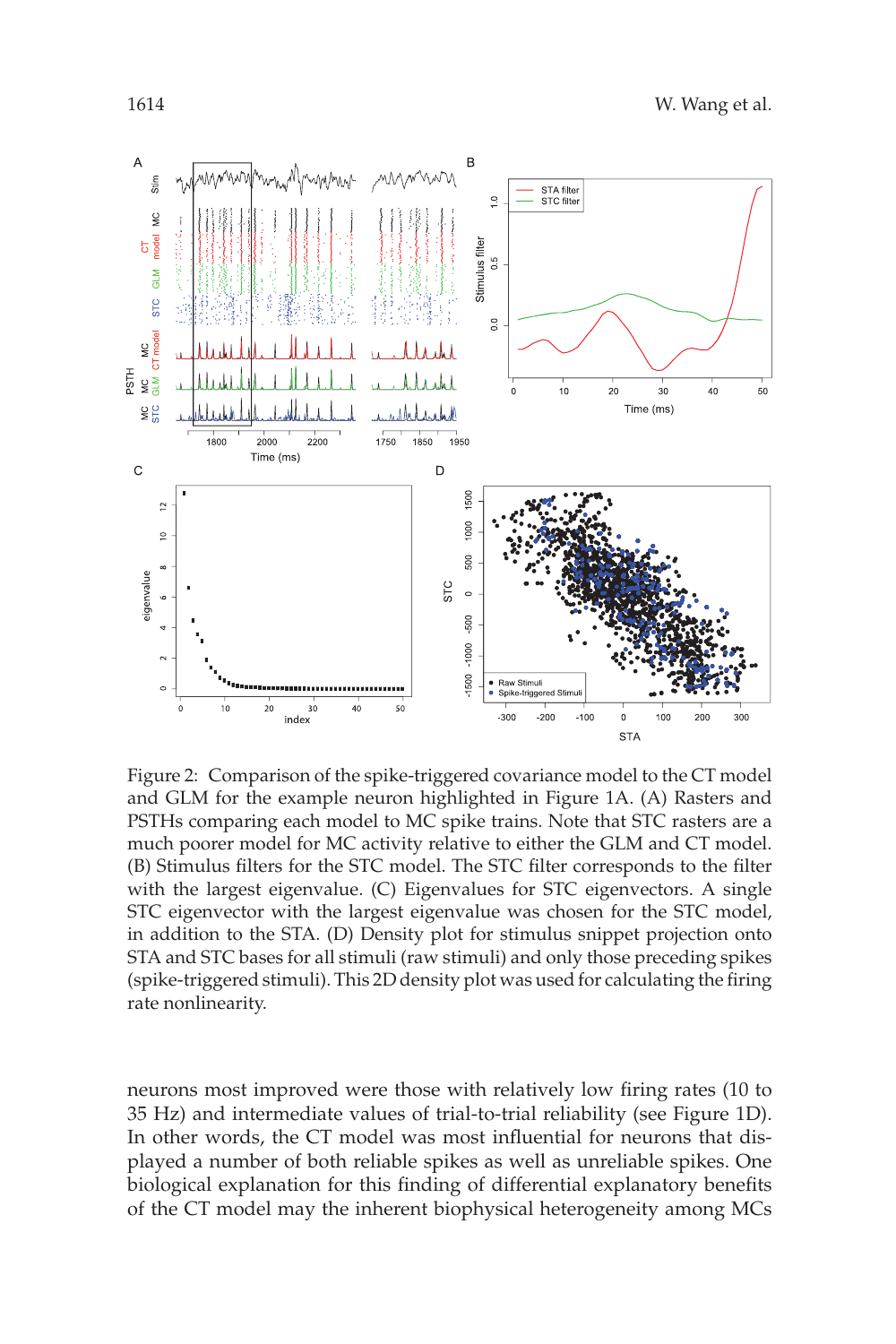![](_page_7_Figure_1.jpeg)

Figure 3: Log-likelihood ratio *p*-values for testing CT versus GLM model, on a scale of  $log_{10}(p)$ , for  $N = 44$  mitral cells.

(Padmanabhan & Urban, 2010, 2014; Angelo & Margrie, 2011; Angelo et al., 2012; Burton & Urban, 2014).

#### **4 Discussion**

The empirical approach we developed here is different in spirit and detail from biophysical modeling based on intrinsic membrane responses (Hodgkin & Huxley, 1952). Whereas Hodgkin-Huxley models are useful and attractive for their direct comparison to neuronal membranes and ion channels, point processes provide the natural probabilistic framework for analyzing noisy neural spiking behavior.

An interesting shortcoming of the standard stimulus-response GLM in equation 2.1 is its failure to adequately account for spike timing reliability. We have shown that the nonlinear CT model in equation 2.2 can improve on the standard GLM, specifically, when applied to spike trains elicited in vitro during dynamic current injection. The CT model is conceptually similar to linear models, which incorporate multiple stimulus filters, such as spiketriggered covariance methods (STC) (Schwartz et al., 2006). However, the CT model differs in that it dynamically switches between one of two stimulus filters and, critically, allows for a spike history term that captures refractory and burst firing, which governs much of the precise spiking timing of mitral cells. Thus our approach extends earlier efforts to mitigate the influence of spike history effects by separately analyzing spikes well isolated in time from preceding spikes using a multi-filter approach (Agüera y Arcas  $\&$ Fairhall, 2003; Agüera y Arcas, Fairhall, & Bialek, 2003).

However, we do not intend to propose this model as either realistic or empirically definitive. In the first place, additional nonlinearities are clearly needed to capture more of the spike reliability. Second, the CT model does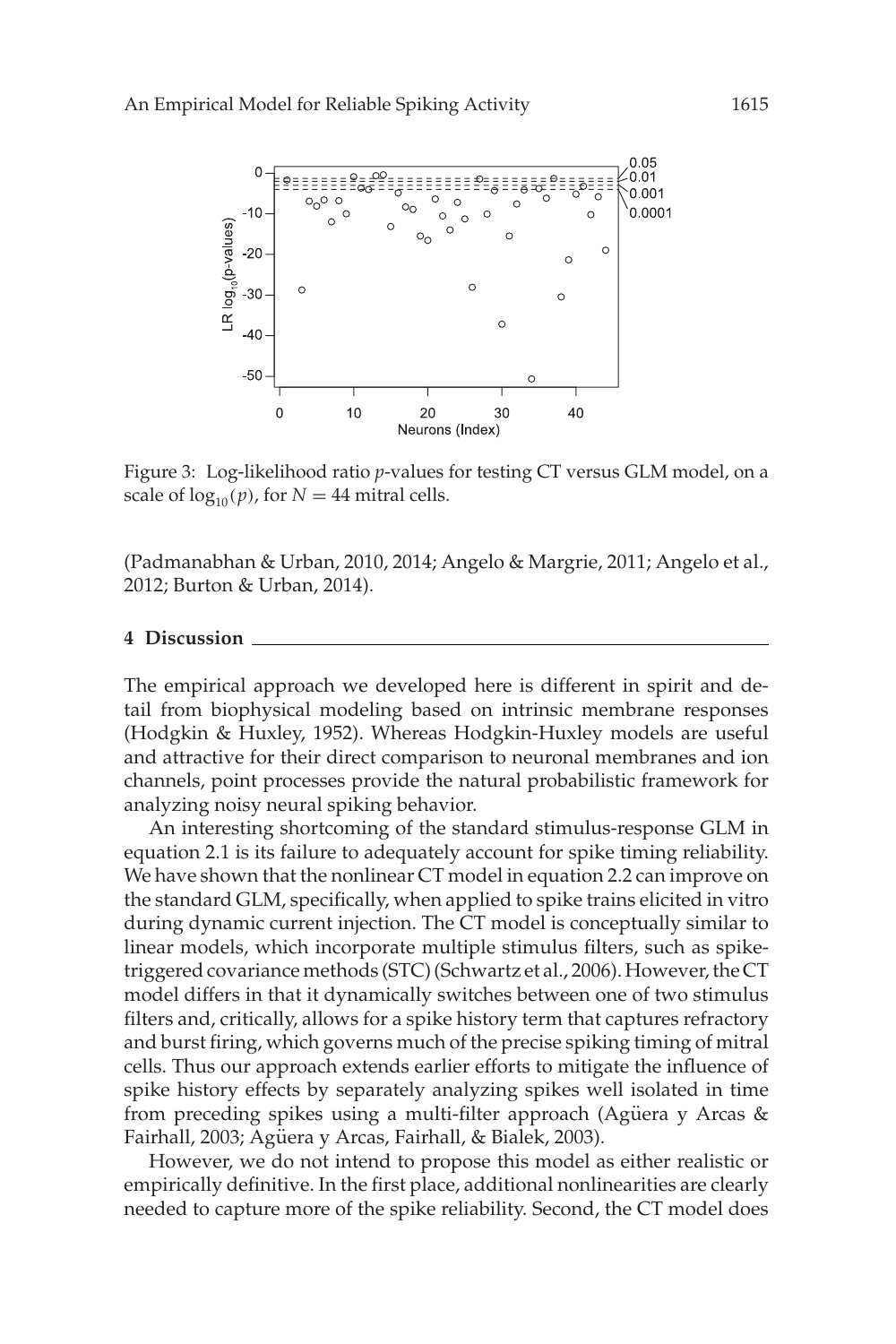not appear to be obviously close to any biophysical or dynamical model. Moreover, the specific methodology for fitting the CT model is admittedly somewhat ad hoc, and it may be possible to define an alternative model using parameters that can be fitted in a unified procedure.

An alternative to setting a hard threshold for reliable spiking would be to take a conceptually similar approach to that in (Escola, Fontanini, Katz, & Paninski, 2011) and use a hidden Markov model to determine whether each epoch of MC spiking activity most corresponded to that of two states: a reliable state or an unreliable state. However, since we were injecting current directly into each MC's soma, it seemed more natural to classify the neuron's effective state using the stimulus waveform directly.

While our focus here was to better model reliable MC spiking elicited during somatic current injection, our approach could likely also be extended to capture reliable spiking occurring during stimulation via naturalistic sensory stimuli such as visual scenes or auditory stimuli (Butts et al., 2007; Calabrese et al., 2011). However, we expect that as the dimensionality of the stimulus increases, more data will be required to adequately parameterize each of the two stimulus filters used here. Our two-filter approach could also be applied in conjunction with other approaches for modeling reliable spiking, such as those that explicitly model the effects of threshold nonlinearities of afferent presynaptic neurons (Butts, Weng, Jin, Alonso, & Paninski, 2011).

Given these caveats, our intention with the CT model is to use it to stimulate additional research. Perhaps a point process regression model, based on GLM methodology but again incorporating nonlinearity, might be based on ideas such as the adaptive timescale rate version of the exponential LIF model of Ostojic and Brunel (2011). By working at the interface between statistical and dynamical system modeling, it may be possible to gain further insight into reliable spiking.

#### **Appendix: Data Collection, Algorithm, and More Results**

**A.1 Experimental Methods and Data Collection.** Whole cell patch clamp recordings of mitral cells were obtained in vitro from mouse olfactory bulb slices using methods described previously (Padmanabhan  $\&$ Urban, 2010). Mitral cells were identified under infrared differential interference contrast optics on the basis of their laminar position in the olfactory bulb and their morphology. All experiments were performed at 35◦C in standard Ringer's solution with excitatory (25  $\mu$ M AP5 and 10  $\mu$ M CNQX) and inhibitory (10  $\mu$ M bicuculline) synaptic activity blocked.

Current-clamp recordings were performed while injecting neurons with a filtered white noise current stimulus. Noise traces were generated by convolving a 2.5 s white noise current with an alpha function of the form  $t * \exp(-t/\tau)$ , where  $\tau = 3$  ms. We chose this spectral structure because it generates reliable spiking in these neurons and corresponds to the timescale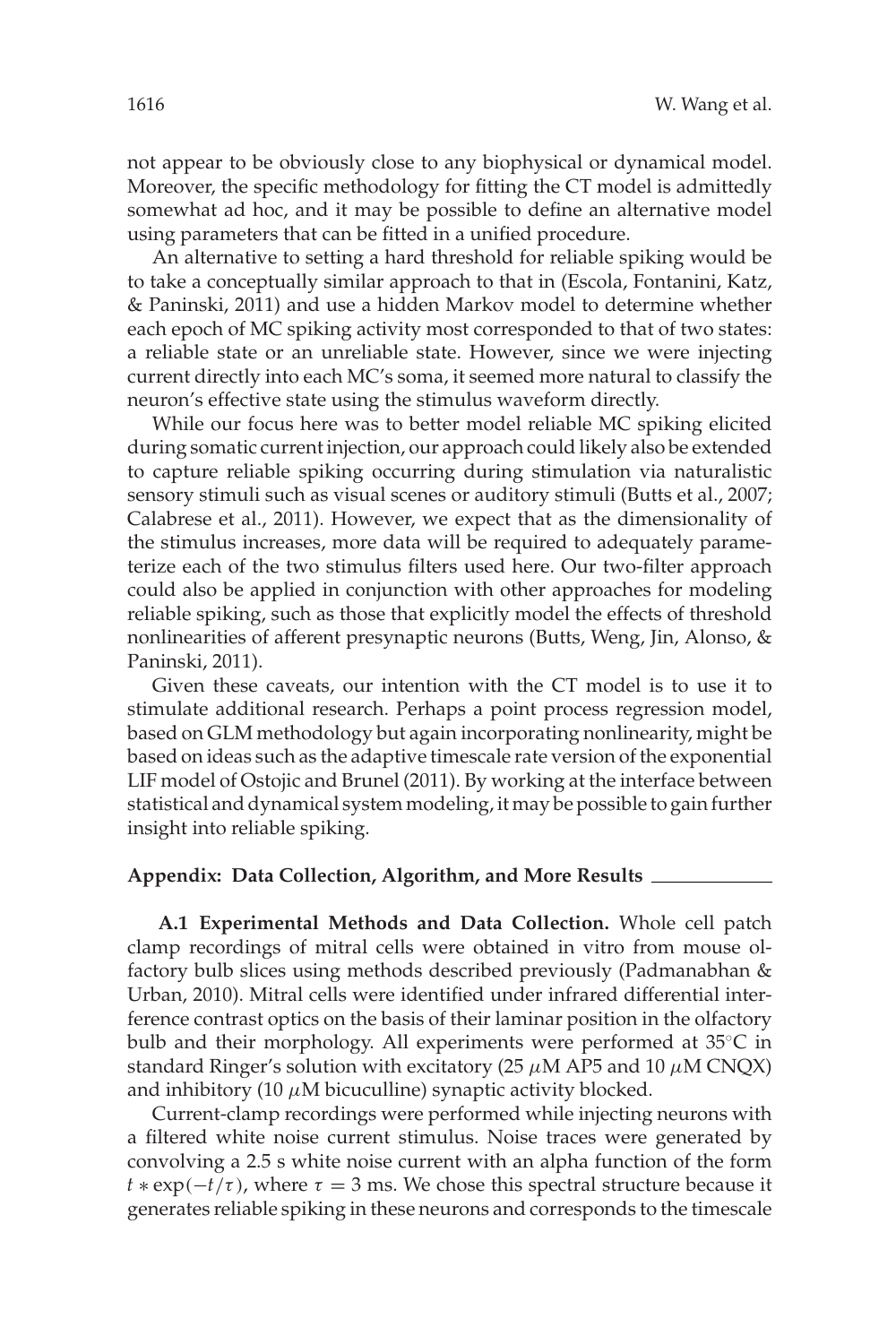of fast synapses afferent to MCs (Galán, Ermentrout, & Urban, 2008). Each neuron received one of a small number of stimuli generated using this method (most neurons received one of three stimulus templates) and was presented about 40 stimulus repeats. The amplitude (variance) of the noise used was between 5% and 40% of the direct current (100–800 pA,  $\sigma = 20$ –80 pA) offset for each cell, with the majority of cells receiving 10% to 20% of the DC offset. The variance of the noise was selected as previously described (Galán et al., 2008), to induce reliable firing without large input fluctuations. For all recordings, a 25 or 50 pA hyperpolarizing pulse was injected before stimuli were delivered to measure input resistance and membrane time constant, allowing us to track the stability of recordings over multiple trials. As described in Tripathy et al. (2013) only neurons whose firing patterns were stable across trials and fired a sufficient number of spikes in each trial (more than 5 Hz) were used in this study. Upon stimulation, most neurons usually underwent a brief nonspiking adaptation period  $(111 +/-14$  ms) which was assessed visually and excluded from the analysis.

**A.2 Fitting Procedure.** For each neuron, our procedure may be summarized as follows:

- 1. Use the PSTH to identify reliable and unreliable peaks in the PSTH.
- 2. Define a reliable-spike current template as the longest positive part to the end of the trimmed mean of the 20 ms snippets of current preceding the reliable peaks, which is *l* ms.
- 3. Consider all *l* ms snippets of current and separate these into two categories: (1) those immediately preceding the reliable peaks and (2) all others. Find the correlation of each snippet with the reliable-spike current template and take its Fisher *z* transformation. This produces two distributions of values—one for category 1 and one for category 2. Then use a Bayes classifier to determine a threshold for classifying each current snippet as either a reliable-spike current or an unreliablespike current. Also, take the snippets that have high correlation but small inner-product with current template as unreliable.

The PSTH was examined in step 1. First, we thresholded the PSTH and considered only time points within the PSTH that contained a spike in at least three trials (from among approximately 40 trials total). For convenience, we define such PSTH time points as PSTH peaks. Second, for all the PSTH peaks, we combined the neighboring peaks with time difference less than 5 ms. This step is to make sure there is no temporal separation of one PSTH big peak into multiple smaller peaks. Finally, for each PSTH peak, we recorded the temporal range of the peak and calculated the percentage of trials that spike in that range. If the percentage was bigger than 90% (e.g., 36 of 40 trials) and the temporal range was smaller than 12 ms, we regarded that peak as reliable. Otherwise we called it unreliable. When we report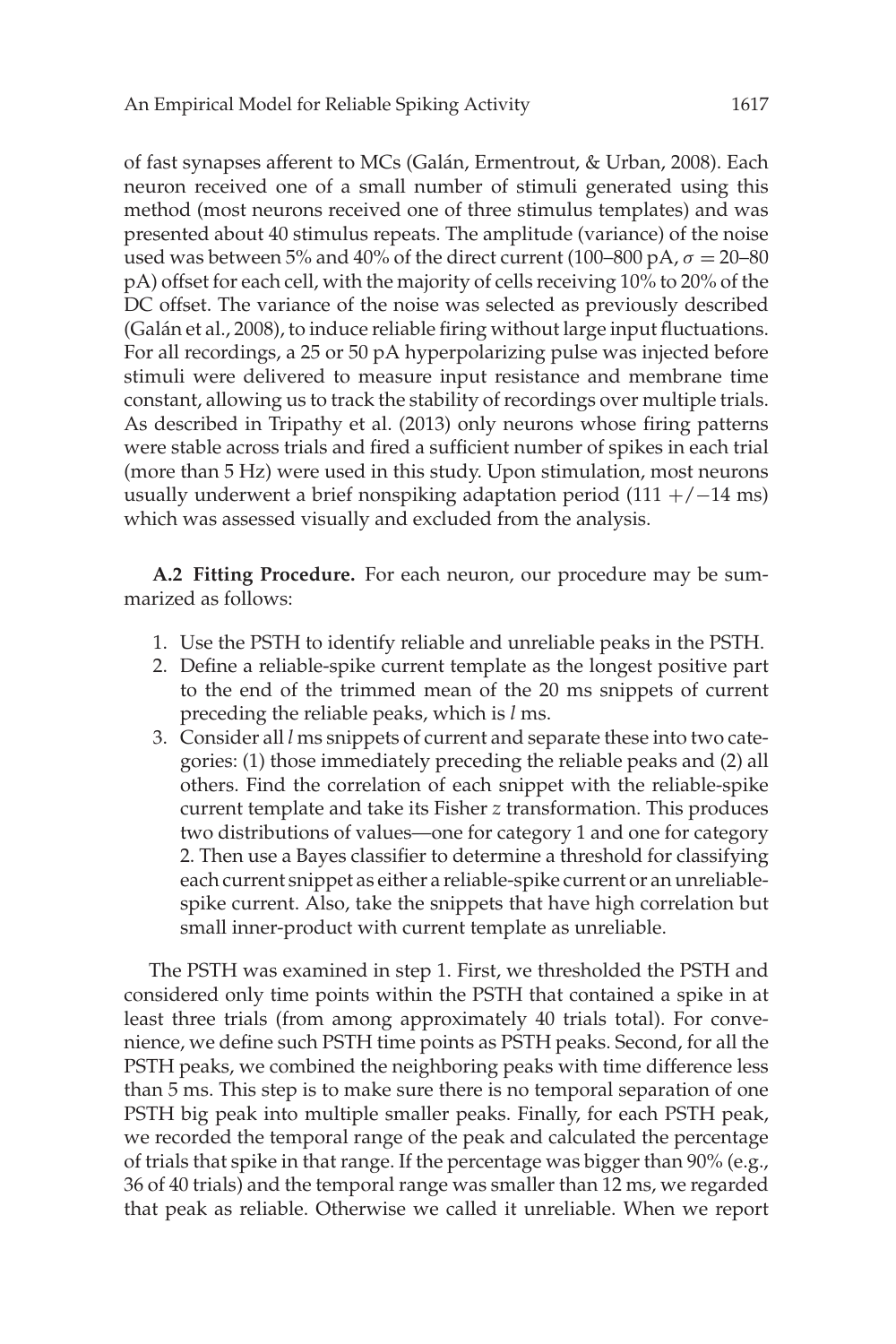![](_page_10_Figure_1.jpeg)

Figure 4: Reliable stimulus current templates shown for all of the mitral cells.  $N = 44$  mitral cells.

neuron reliability, it is defined as the proportion of reliable peaks among all the peaks for the neuron.

Considering the set of 20 ms current snippets immediately preceding these reliable PSTH peaks, in step 2, we computed the mean 20 ms snippet (the mean across all these peaks). Because a positive current is required to drive each neuron to spike, we take only the positive portion of this snippet. We next computed the correlation of each snippet with the mean and excluded as outliers any snippets that have correlation greater than 1.5 times standard deviations from the mean correlation. We then recomputed the mean snippet to get the reliable-spike current template.

In Figure 4 we display the reliable-spike current templates computed for each of the mitral cells. In Figure 5 we show how the reliable-spike current template varies as a function of trials and peristimulus time used for model fitting. It may be seen that the parameter fits for the reliable spike template stabilized with a relatively small number of trials (*n* > 10 trials). Similarly, for *n* > 10 trials, more than 90% of the reliable PSTH peaks are recovered relative to when all trials are used to identify the reliable PSTH peaks. With respect to stimulus time, the reliable spike template converges when at least 30% of the total stimulus is used for training data relative to the 70% used previously (.75 s vs 1.75 s).

In step 3, we computed the correlation of each snippet with the reliablespike current template, applied the Fisher *z* transformation  $f(r) = \log \frac{1+r}{1-r}$ , and thereby obtained *z*-transformed correlations for the snippets within each of two categories: (1) those immediately preceding the reliable peaks (termed *R*2) and (2) all others (termed *R*1). We then applied a Bayes classifier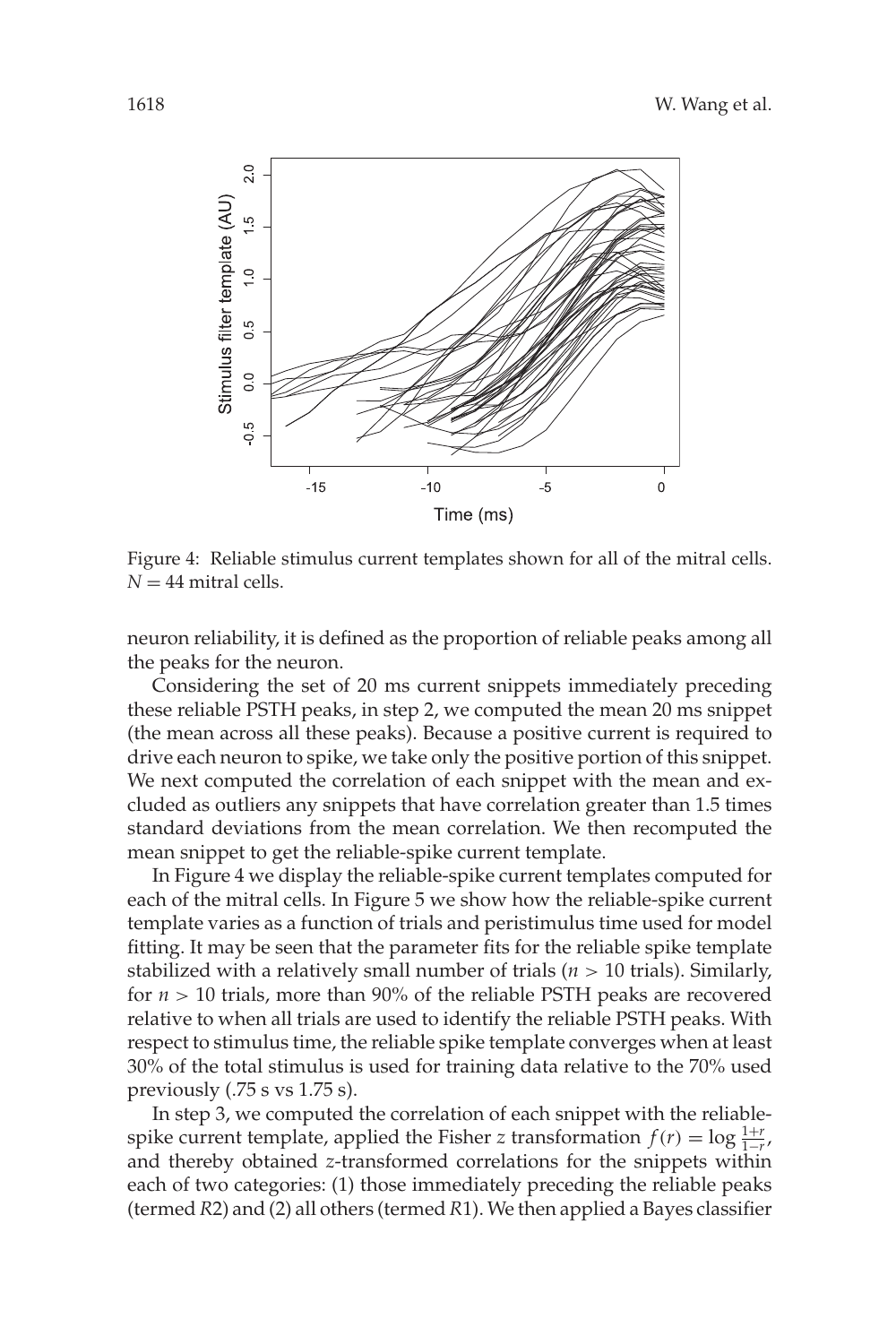![](_page_11_Figure_0.jpeg)

![](_page_11_Figure_1.jpeg)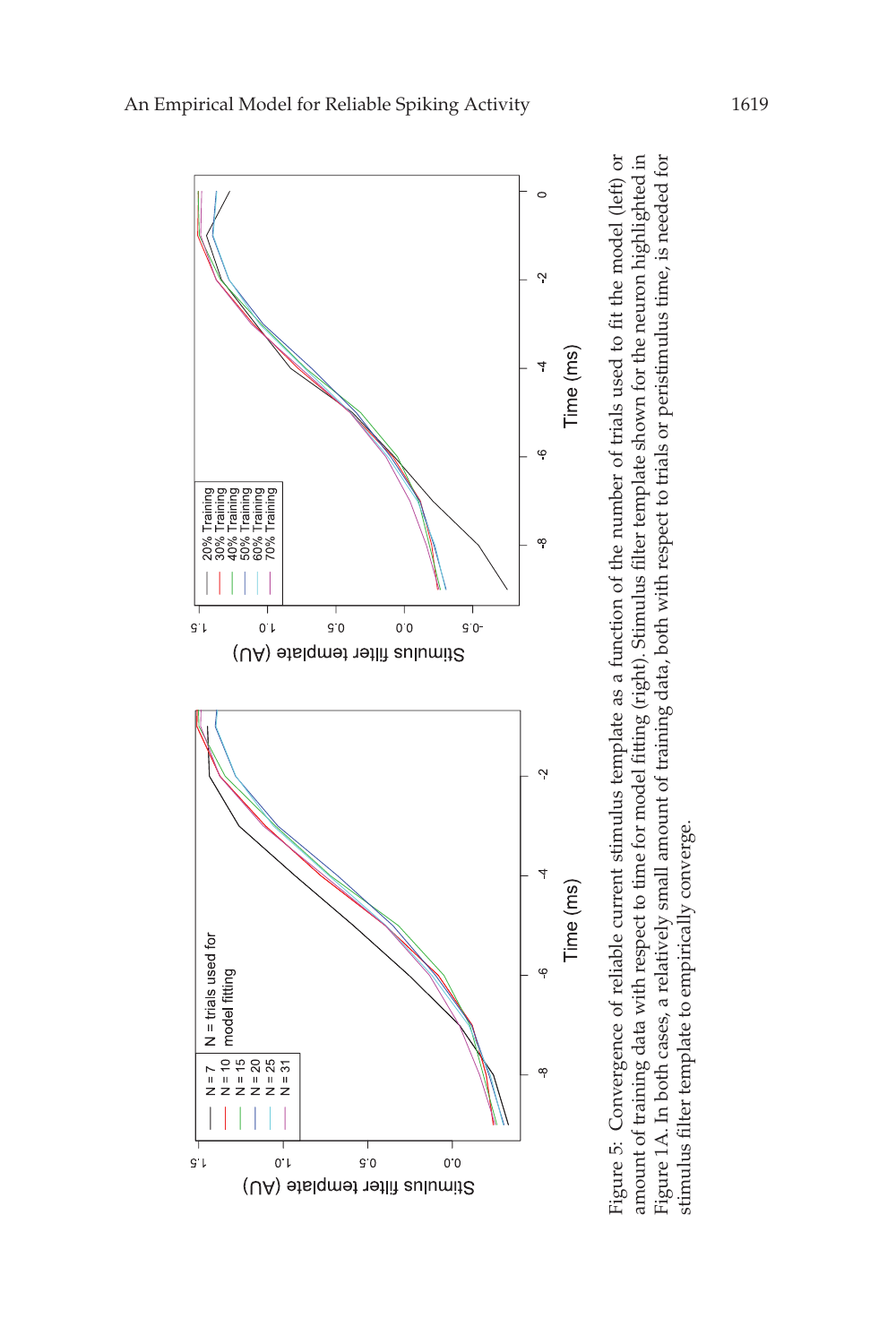![](_page_12_Figure_1.jpeg)

Figure 6: Finding the threshold using distributions of *R*1 and *R*2. In this figure, the solid black line is the fitted pdf of  $log((1 + R1)/(1 - R1))$ , and the solid purple line is the corresponding fitted pdf of log((1 + *R*2)/(1 − *R*2)). The threshold can be taken at the intersection of the two fitted pdfs.

(Kass et al., 2014; Hastie, Tibshirani, & Friedman, 2011) to find the threshold, as the intersection of the density functions for the correlations under both cases, that best discriminated these transformed coefficients (see Figure 6).

Also, we computed the inner product of each snippet with reliable current template, and take the snippets with inner product larger than *mean*(Inner-products) – *sd*(Inner-products). This ensures that classified reliable current snippets are those that have high correlation with the reliable current template and those that have large absolute current magnitude that could inspire a spike.

After these steps, we finally have the classification of stimulus and can define our two stimulus kernel  $k_1$  and  $k_2$  in the model. If time  $t$  was regarded as a reliable-spike time, we used the convolution of  $k_1$  and 50 ms before  $t$ in the stimulus term; if unreliable, we used the convolution of  $k_2$  and 50 ms before *t* in the stimulus term. Model fitting proceeded by maximizing the likelihood function, as usual. We used seven nonlinearly spaced spline knots to fit  $\vec{k}$  and 6 knots to fit  $\vec{h}$  (Pillow et al., 2008; Tripathy et al., 2013). In practice, we replace  $(\vec{k}_{rel} \cdot \vec{x}_{i,rel})^a$  with  $sign(\vec{k}_{rel} \cdot \vec{x}_{i,rel})|\vec{k}_{rel} \cdot \vec{x}_{i,rel}|^a$ .

**A.3 Assessing Model Goodness of Fit.** We used the summation of squared errors (SSE) as the goodness-of-fit measure for the models used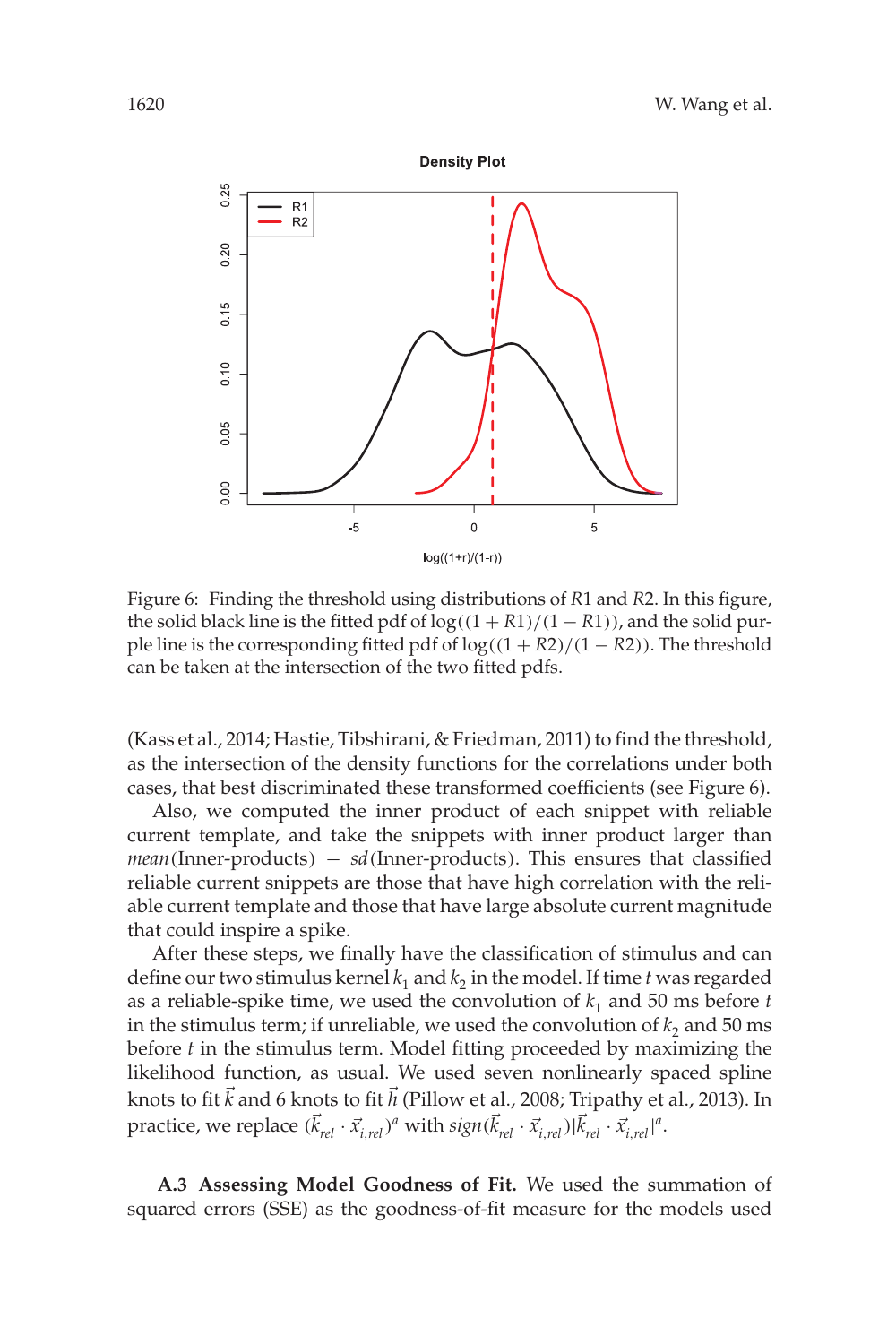here. Specifically, we used the difference between the PSTH for data and simulated spike trains. With the initial 70% of original data (with respect to peristimulus time, but including all trials) as training data, we fit each model and found model parameters. With these fitted filters and given stimuli, we next simulated 300 spike trains for each neuron. The simulated spike trains were used as simulated data.

For each reliable peak from test data, we compared the mean spike time of this peak and the simulated PSTH. The summation of the squared difference between the mean time of both real and simulated PSTH peaks is denoted as SSE for reliable spikes.

To define the likelihood ratio test to compare the GLM and CT models, we use the first 50% of the stimulus and spike train data to train the reliable current template for the CT model and the last 50% data to fit both models.

### **Acknowledgments**

We thank G. LaRocca for technical support. This work was supported by an NSF Graduate Research Fellowship and an R. K. Mellon Foundation Fellowship (to S.J.T.), a Crick-Jacobs Junior Fellowship and NIMH K99 MH101634 (to K.P.), NIDCD grant R01 DC011184 (to N.N.U.), and NIMH R01 MH064537 (to R.E.K). This research was funded in part by a grant from the Pennsylvania Department of Health's Commonwealth Universal Research Enhancement Program.

### **References**

- Agüera y Arcas, B., & Fairhall, A. L. (2003). What causes a neuron to spike? *Neural Computation*, *15*(8), 1789–1807.
- Agüera y Arcas, B., Fairhall, A. L., & Bialek, W. (2003). Computation in a single neuron: Hodgkin and Huxley revisited. *Neural Computation*, *15*(8), 1715–1749.
- Angelo, K., & Margrie, T. W. (2011). Population diversity and function of hyperpolarization-activated current in olfactory bulb mitral cells. *Scientific Reports*, 1.
- Angelo, K., Rancz, E. A., Pimentel, D., Hundahl, C., Hannibal, J., Fleischmann, A., ... Margrie, T. W. (2012). A biophysical signature of network affiliation and sensory processing in mitral cells. *Nature*, *488*(7411), 375–378.
- Badel, L., Lefort, S., Berger, T., Petersen, C., Gerstner, W., & Richardson, M. (2008). Extracting non-linear integrate-and-fire models from experimental data using dynamic I–V curves. *Biological Cybernetics*, *99*(4), 361–370.
- Bryant, H. L., & Segundo, J. P. (1976). Spike initiation by transmembrane current: A white-noise analysis. *Journal of Physiology*, *260*(2), 279–314.
- Burton, S. D., & Urban, N. N. (2014). Greater excitability and firing irregularity of tufted cells underlies distinct afferent-evoked activity of olfactory bulb mitral and tufted cells. *Journal of Physiology*, *592*(10), 2097–2118.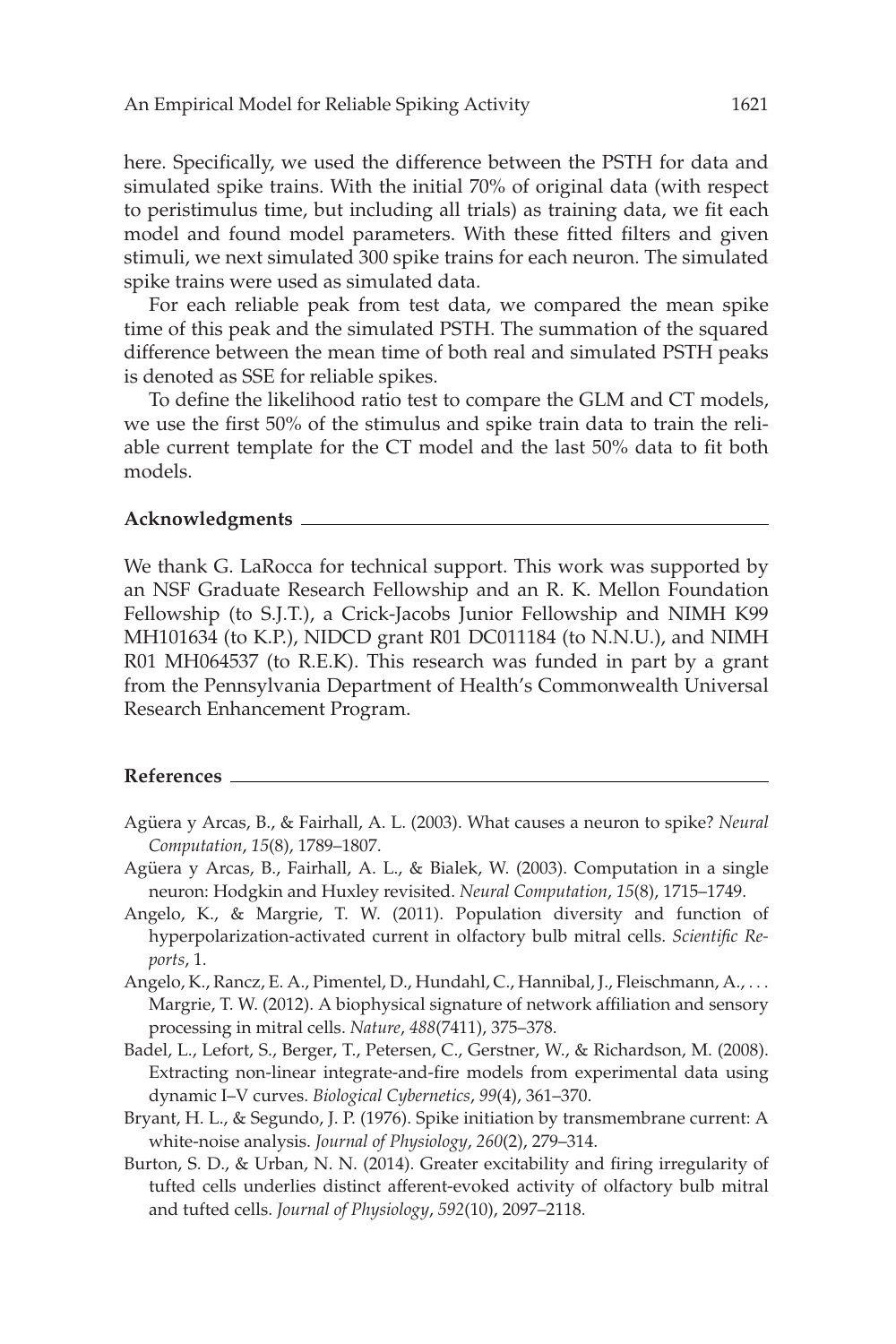- Butts, D. A., Weng, C., Jin, J., Alonso, J.-M., & Paninski, L. (2011). Temporal precision in the visual pathway through the interplay of excitation and stimulus-driven suppression. *Journal of Neuroscience*, *31*(31), 11313–11327.
- Butts, D. A., Weng, C., Jin, J., Yeh, C.-I., Lesica, N. A., Alonso, J.-M., & Stanley, G. B. (2007). Temporal precision in the neural code and the timescales of natural vision. *Nature*, *449*(7158), 92–95.
- Calabrese, A., Schumacher, J. W., Schneider, D. M., Paninski, L., & Woolley, S. M. N. (2011). A generalized linear model for estimating spectrotemporal receptive fields from responses to natural sounds. *PLoS ONE*, *6*(1), e16104.
- Doya, K. (2011). *Bayesian brain: Probabilistic approaches to neural coding*. Cambridge, MA: MIT Press.
- Escola, S., Fontanini, A., Katz, D., & Paninski, L. (2011). Hidden Markov models for the stimulus-response relationships of multistate neural systems. *Neural Computation*, *23*(5), 1071–1132.
- Galán, R. F., Ermentrout, G. B., & Urban, N. N. (2008). Optimal time scale for spiketime reliability: Theory, simulations, and experiments. *Journal of Neurophysiology*, *99*(1), 277–283.
- Giridhar, S., Doiron, B., & Urban, N. N. (2011). Timescale-dependent shaping of correlation by olfactory bulb lateral inhibition. *Proceedings of the National Academy of Sciences*, *108*, 5843–5848.
- Hastie, T., Tibshirani, R., & Friedman, J. (2011). *The elements of statistical learning: Data mining, inference, and prediction (2nd ed.)*. New York: Springer.
- Hodgkin, A. L., & Huxley, A. F. (1952). A quantitative description of membrane current and its application to conduction and excitation in nerve.*Journal of Physiology*, *117*(4), 500–544.
- Izhikevich, E. M. (2010). *Dynamical systems in neuroscience: The geometry of excitability and bursting*. Cambridge, MA: MIT Press.
- Kass, R. E., Eden, U., & Brown, E. N. (2014). *Analysis of neural data*. New York: Springer.
- Kass, R. E., & Ventura, V. (2001). A spike-train probability model. *Neural Computation*, *13*(8), 1713–1720.
- Kelly, R. C., Smith, M. A., Kass, R. E., & Lee, T. S. (2010). Local field potentials indicate network state and account for neuronal response variability. *Journal of Computational Neuroscience*, *29*, 567–579.
- Koch, C. (1999). *Biophysics of computation: Information processing in single neurons*. New York: Oxford University Press.
- Mainen, Z. F., & Sejnowski, T. J. (1995). Reliability of spike timing in neocortical neurons. *Science*, *268*(5216), 1503–1506.
- Mensi, S., Naud, R., Pozzorini, C., Avermann, M., Petersen, C. C. H., & Gerstner, W. (2012). Parameter extraction and classification of three cortical neuron types reveals two distinct adaptation mechanisms. *Journal of Neurophysiology*, *107*(6), 1756–1775.
- Ostojic, S., & Brunel, N. (2011). From spiking neuron models to linear-nonlinear models. *PLoS Computational Biology*, *7*(1), e1001056.
- Padmanabhan, K., & Urban, N. N. (2010). Intrinsic biophysical diversity decorrelates neuronal firing while increasing information content. *Nature Neuroscience*, *13*(10), 1276–1282.